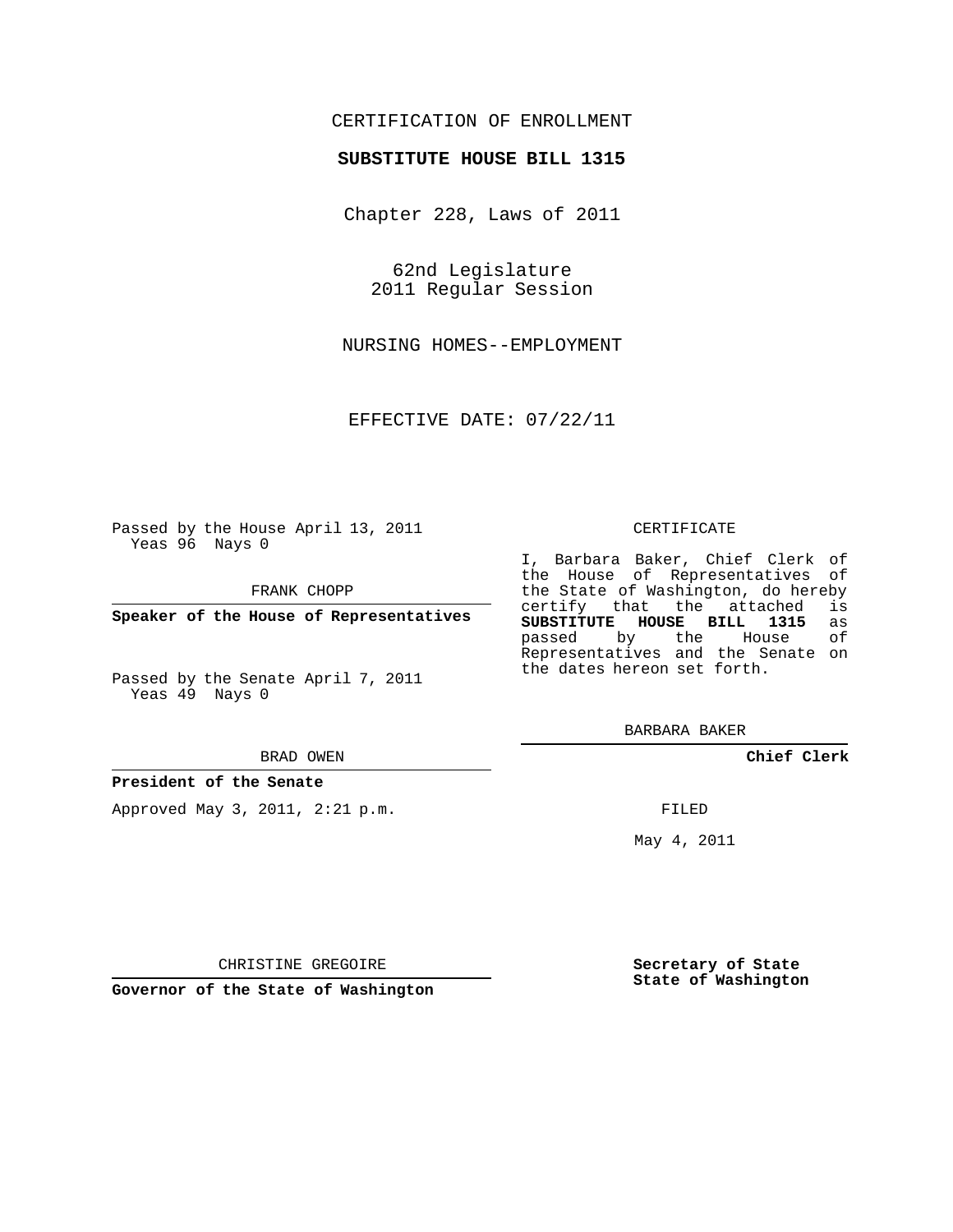# **SUBSTITUTE HOUSE BILL 1315** \_\_\_\_\_\_\_\_\_\_\_\_\_\_\_\_\_\_\_\_\_\_\_\_\_\_\_\_\_\_\_\_\_\_\_\_\_\_\_\_\_\_\_\_\_

\_\_\_\_\_\_\_\_\_\_\_\_\_\_\_\_\_\_\_\_\_\_\_\_\_\_\_\_\_\_\_\_\_\_\_\_\_\_\_\_\_\_\_\_\_

### AS AMENDED BY THE SENATE

Passed Legislature - 2011 Regular Session

## **State of Washington 62nd Legislature 2011 Regular Session**

**By** House Health Care & Wellness (originally sponsored by Representatives Kelley, Schmick, Cody, Hinkle, Van De Wege, Miloscia, Jinkins, Seaquist, Angel, and Harris)

READ FIRST TIME 02/16/11.

 1 AN ACT Relating to employment of physicians by nursing homes; 2 reenacting and amending RCW 74.42.010; adding a new section to chapter 3 18.51 RCW; and creating a new section.

4 BE IT ENACTED BY THE LEGISLATURE OF THE STATE OF WASHINGTON:

 5 NEW SECTION. **Sec. 1.** A new section is added to chapter 18.51 RCW 6 to read as follows:

 7 (1) A nursing home licensed under this chapter may employ 8 physicians for the provision of professional services to its residents 9 under the following conditions:

 (a) The nursing home may not in any manner, directly or indirectly, supplant, diminish, or regulate any employed physician's judgment concerning the practice of medicine or the diagnosis and treatment of 13 any patient; and

14 (b) The employed physicians may provide professional services only 15 to residents of the nursing home or a related living facility.

16 (2) The employment of physicians as authorized by this section may 17 be through the following entities:

18 (a) The entity licensed to operate the nursing home; or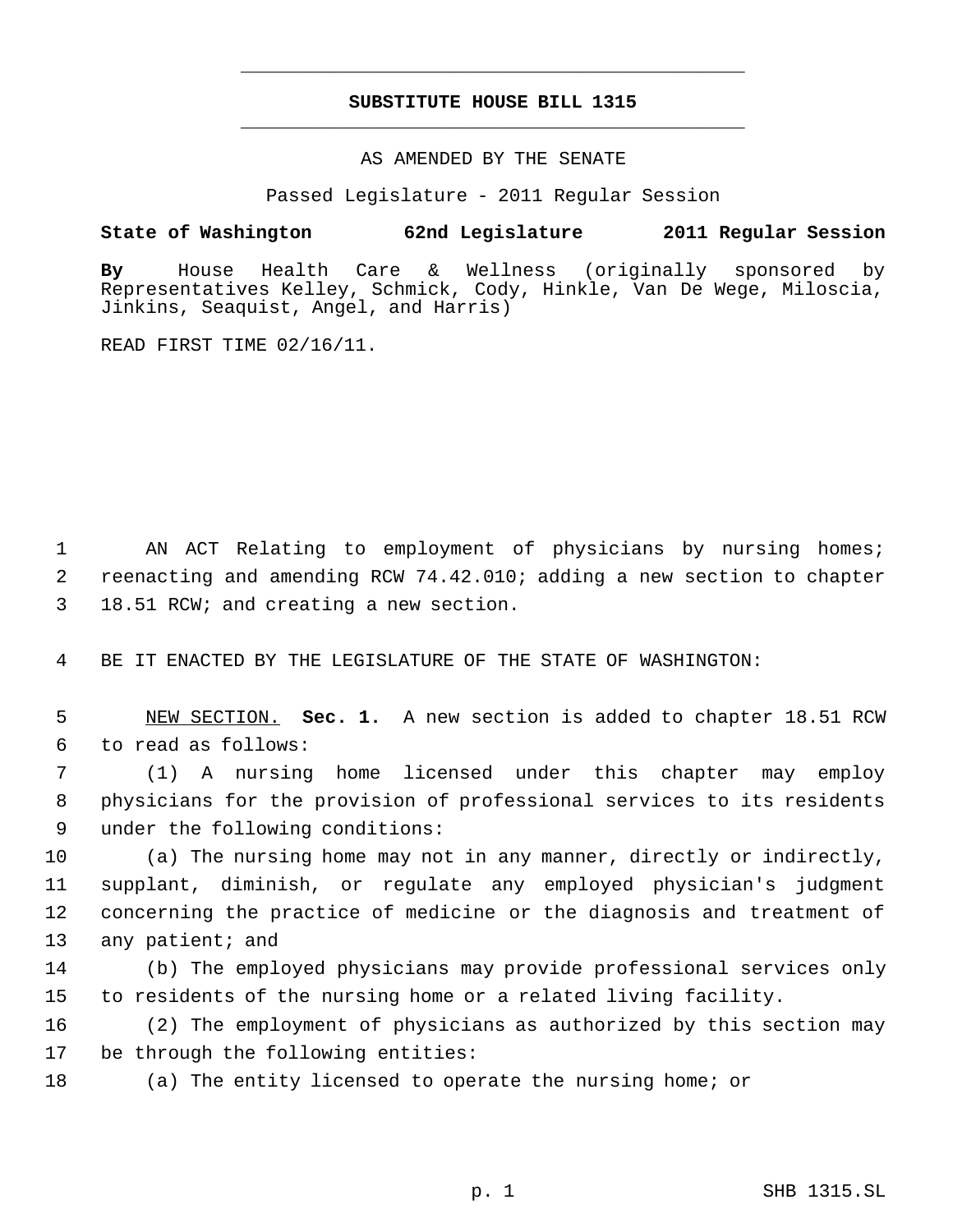(b) A separate entity authorized to conduct business in the state of Washington that has common or overlapping ownership as an affiliate or subsidiary of the licensee, as long as the licensee complies with subsection (3) of this section.

 (3) Nothing in this section relieves the licensee of its ultimate responsibility for the daily operations of the nursing home.

 (4) Nothing in this section may be construed to interfere with the federal resident rights requirements found in 42 C.F.R. 483.10, or successor rules, or found in this chapter, chapter 74.42 RCW, or the rules adopted by the department addressing resident's rights under this chapter or chapter 74.42 RCW.

 (5) As used in this section, "related living facility" means (a) a separate nursing home that is owned, controlled, or managed by the same or an affiliated or subsidiary entity; or (b) a facility that (i) provides independent living services or boarding home services under chapter 18.20 RCW, in a single contiguous campus as the nursing home, and (ii) is owned, controlled, or managed by the same or related entity as the nursing home. For purposes of this subsection "contiguous" means land adjoining or touching property on which the nursing home is located, including land divided by a public road.

 **Sec. 2.** RCW 74.42.010 and 2010 c 94 s 27 are each reenacted and amended to read as follows:

 Unless the context clearly requires otherwise, the definitions in this section apply throughout this chapter.

 (1) "Department" means the department of social and health services and the department's employees.

 (2) "Facility" refers to a nursing home as defined in RCW 18.51.010.

 (3) "Licensed practical nurse" means a person licensed to practice practical nursing under chapter 18.79 RCW.

 (4) "Medicaid" means Title XIX of the Social Security Act enacted by the social security amendments of 1965 (42 U.S.C. Sec. 1396; 79 Stat. 343), as amended.

 (5) "Nurse practitioner" means a person licensed to practice advanced registered nursing under chapter 18.79 RCW.

(6) "Nursing care" means that care provided by a registered nurse,